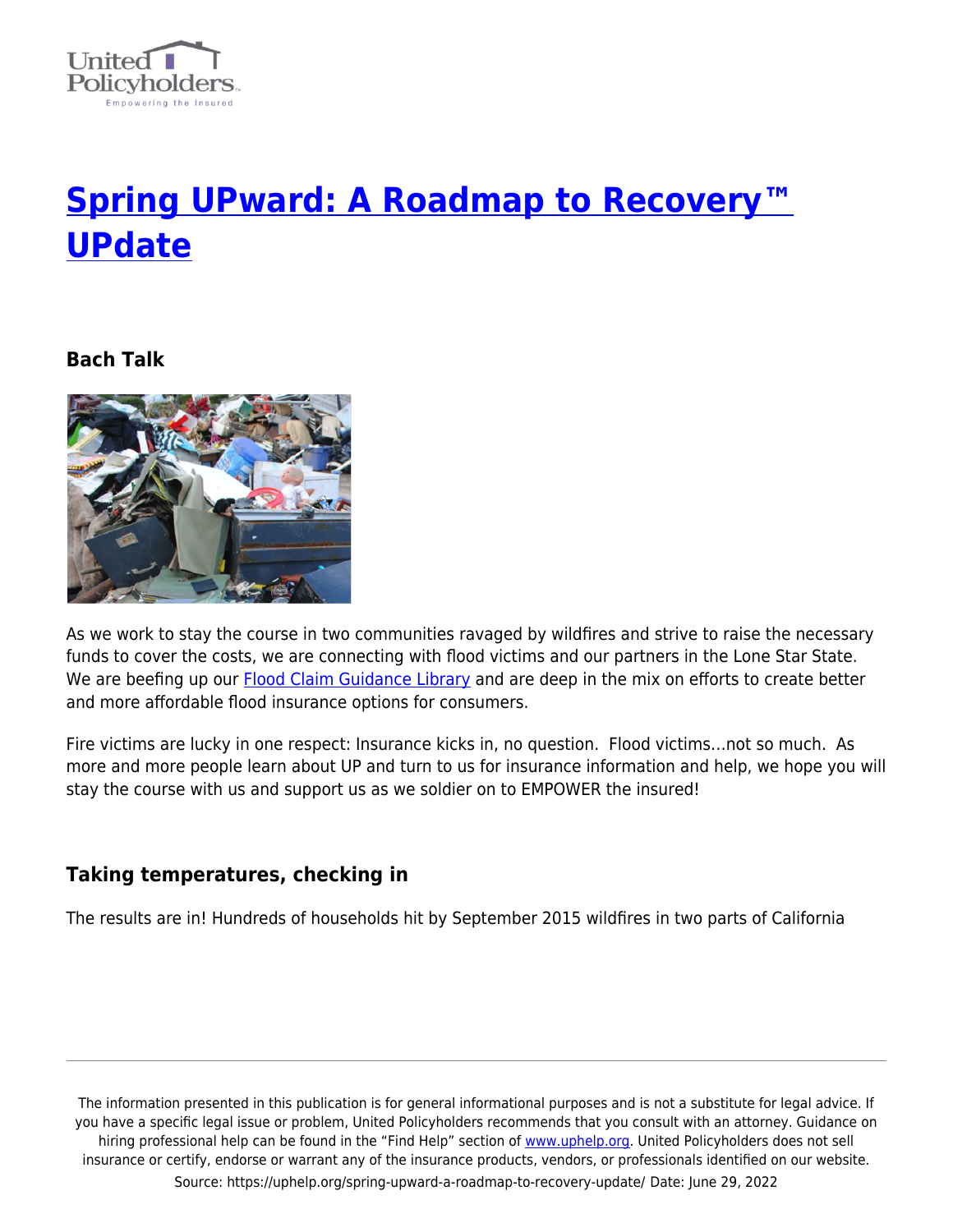

recently completed a UP survey and gave us useful data on their recovery progress and the problems they're encountering. Surveys are part of our [Roadmap to Recovery services](https://uphelp.org/recovery/). We use the results to tailor our workshops to meet people's needs, gauge the pace of recovery, and advocate for solutions.

The recent 6-month survey data shows that United Policyholders is still needed:



6 month Roadmap to Recovery survey:

More than half of those who completed our survey reported that they are underinsured. Insurance companies and agents are continuing to lull people into a false sense of security that their home policy limits are high enough to cover a total loss when in fact they are not. The good news is that our hard work and publicity on this problem are having an impact. Fewer households reported being underinsured than in past surveys. But the majority of wildfire-impacted households have not settled their insurance claims and still need our help.

We also learned that some insurers are not complying with [their agreement](https://uphelp.org/wp-content/uploads/2015/09/voluntary_claim_handling_reforms.pdf) to give a cash advance of policy benefits to cover rent for displaced victims. UP is working hard to educate people about their rights under the agreement and California laws in general.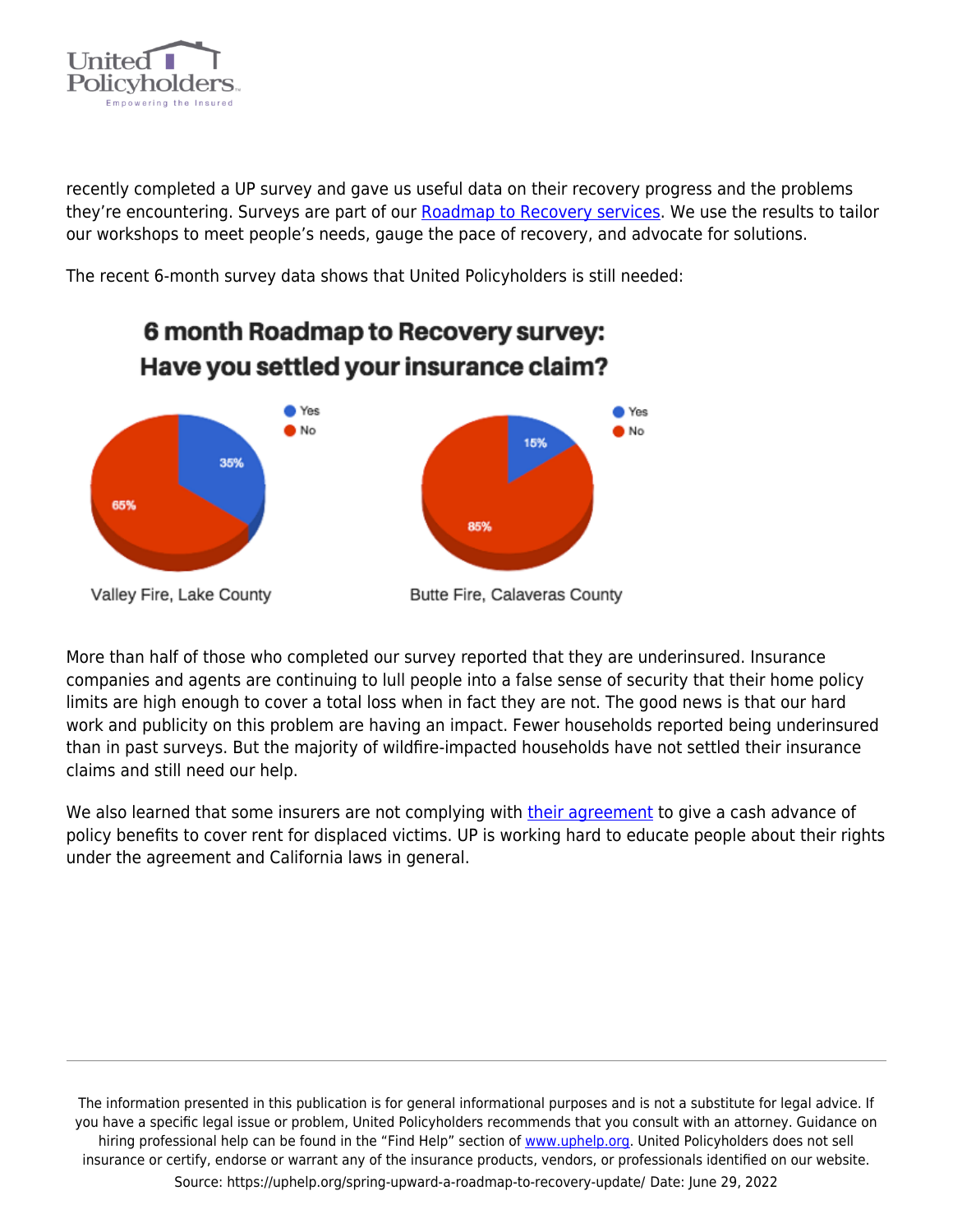

#### **Here are key survey results from Lake County residents:**

- 65% of survey respondents reported they have not yet settled their claim
- 53% of survey respondents do not have enough insurance to cover the cost of repairing, replacing or rebuilding their house by an average of \$103,000
- 64% of survey respondents reported they do not have enough insurance to replace their belongings by an average of \$87,600
- 53% of survey respondents reported that their insurance company did not explain depreciation and what they need to do to collect the full replacement value on depreciated items.
- 31% of survey respondents reported delays in insurance company representatives answering questions, phone calls or emails.

[Read the full Valley Fire – 6 month survey data here](https://uphelp.org/wp-content/uploads/2020/11/valleyfire_6mo_results_0.pdf).

## **Here are key survey results from Calaveras County residents:**

- 85% of survey respondents reported they have not yet settled their claim
- 65% of survey respondents reported that they do not have enough insurance to cover the cost of repairing, replacing or rebuilding their house.
- 69% of survey respondents reported that they do not have enough insurance to replace their belongings.
- 56% of survey respondents reported that their insurance company did not give them an advance of 4 months of their ALE coverage.

#### [Read the Butte Fire – 6 month survey data here](https://uphelp.org/wp-content/uploads/2020/11/buttefire_6mo_results.pdf).

# **The Roadmap to Recovery program™ on the ground**

Thanks to a grant from the Home Depot foundation, individual and business donors, local partners and volunteers, UP has distributed over 400 Disaster Recovery Handbooks, 220 Organizer Kits, and hosted 10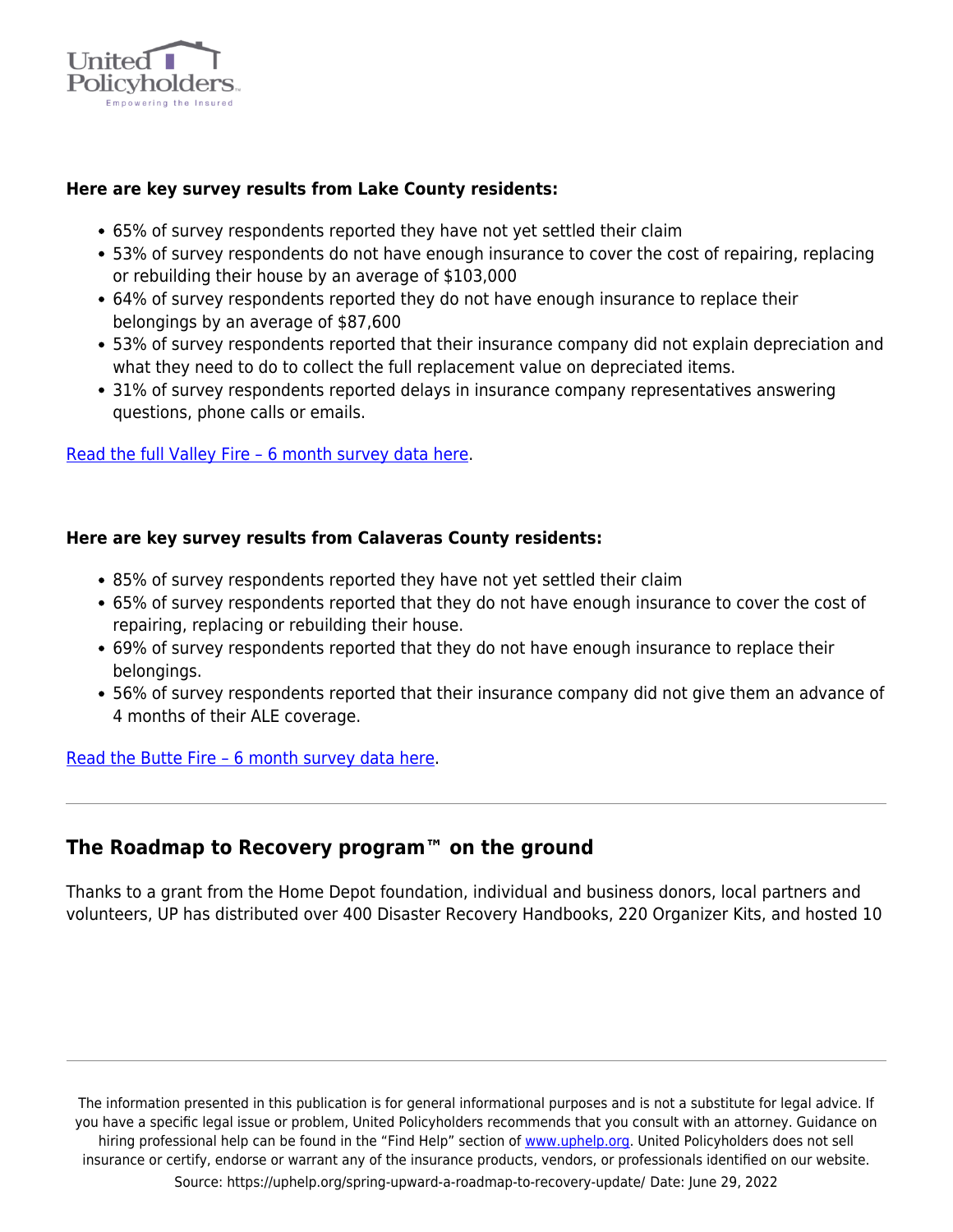

Roadmap to Recovery™ workshops in the regions devastated by the Butte and Valley Wildfires. A full list of the workshops is available at the end of this newsletter. We continue to answer questions via emails, phone calls and our Ask an Expert forum, and are updating our website library for the impacted communities on a weekly basis.



(Certified Public Accountant and UP Volunteer Diana Sosa, offering post-disaster income tax guidance at a UP Roadmap to Recovery workshop in Mountain Ranch, CA)

UP was a featured presenter at the Valley Fire Rebuild Expo in February that was attended by 1,000 local residents over two days. We highlighted our help resources and walked people through strategies for overcoming common obstacles. We staffed a table, answered questions and distributed information.

We need and are actively seeking funding to provide at least two more educational and support events in each region. We want to stay the course through the emotionally challenging one-year anniversary in both communities by hosting our "Decisions and Deadlines-Healing and Dealing" workshops this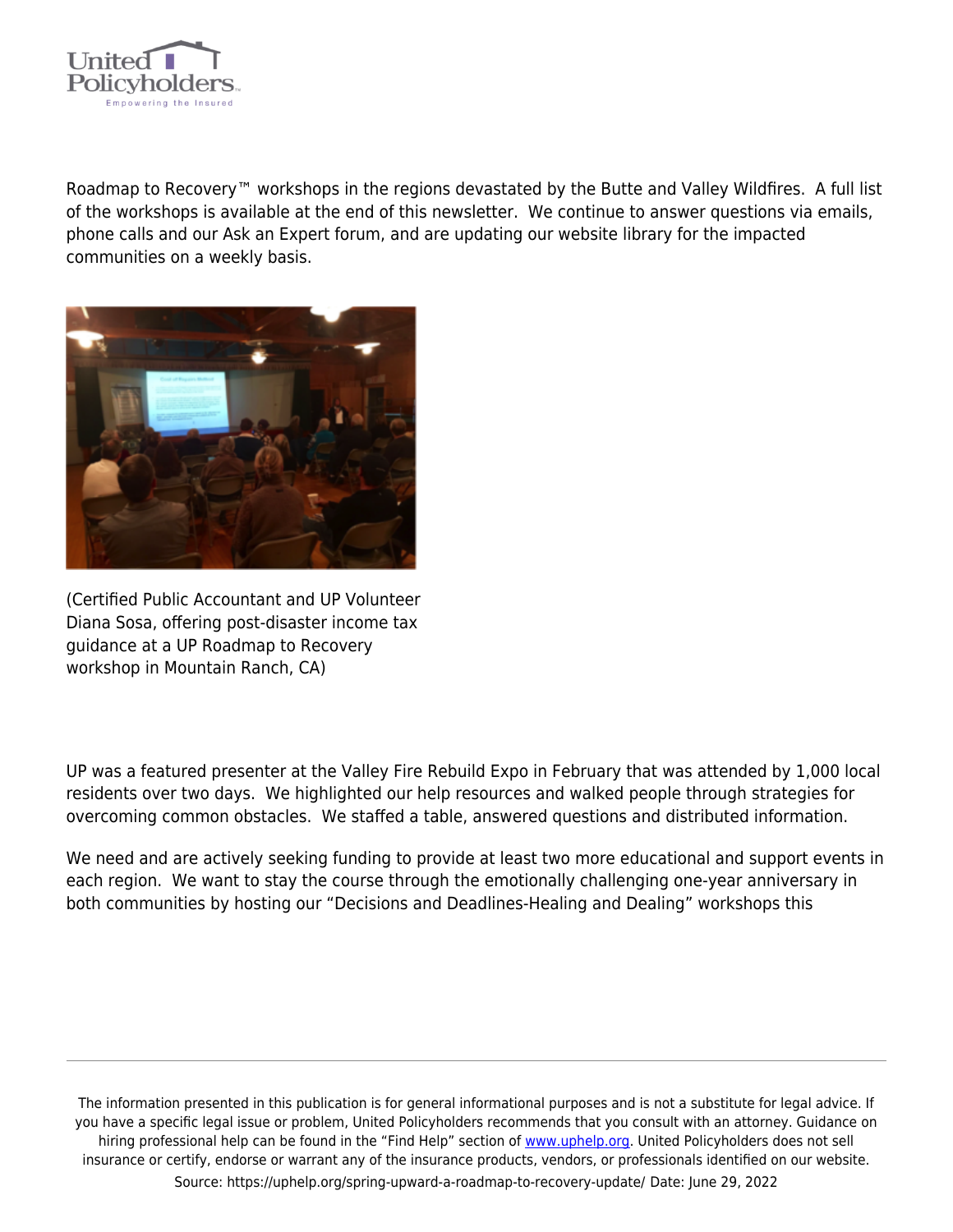

#### summer. Can you help us provide these valuable services?



(Emily from United Policyholders and Faye from Home Depot both participated in the Valley Fire Rebuild Expo reaching 1,000 Valley Fire Survivors)

# **Butte & Valley Fire Roadmap to Recovery ™ Workshops**

Thanks to our supporters, partners and volunteers, we have provided the following workshops to Valley and Butte Fire survivors.

#### **10/8/15: Valley Fire "Insurance 101/Recovery Orientation"**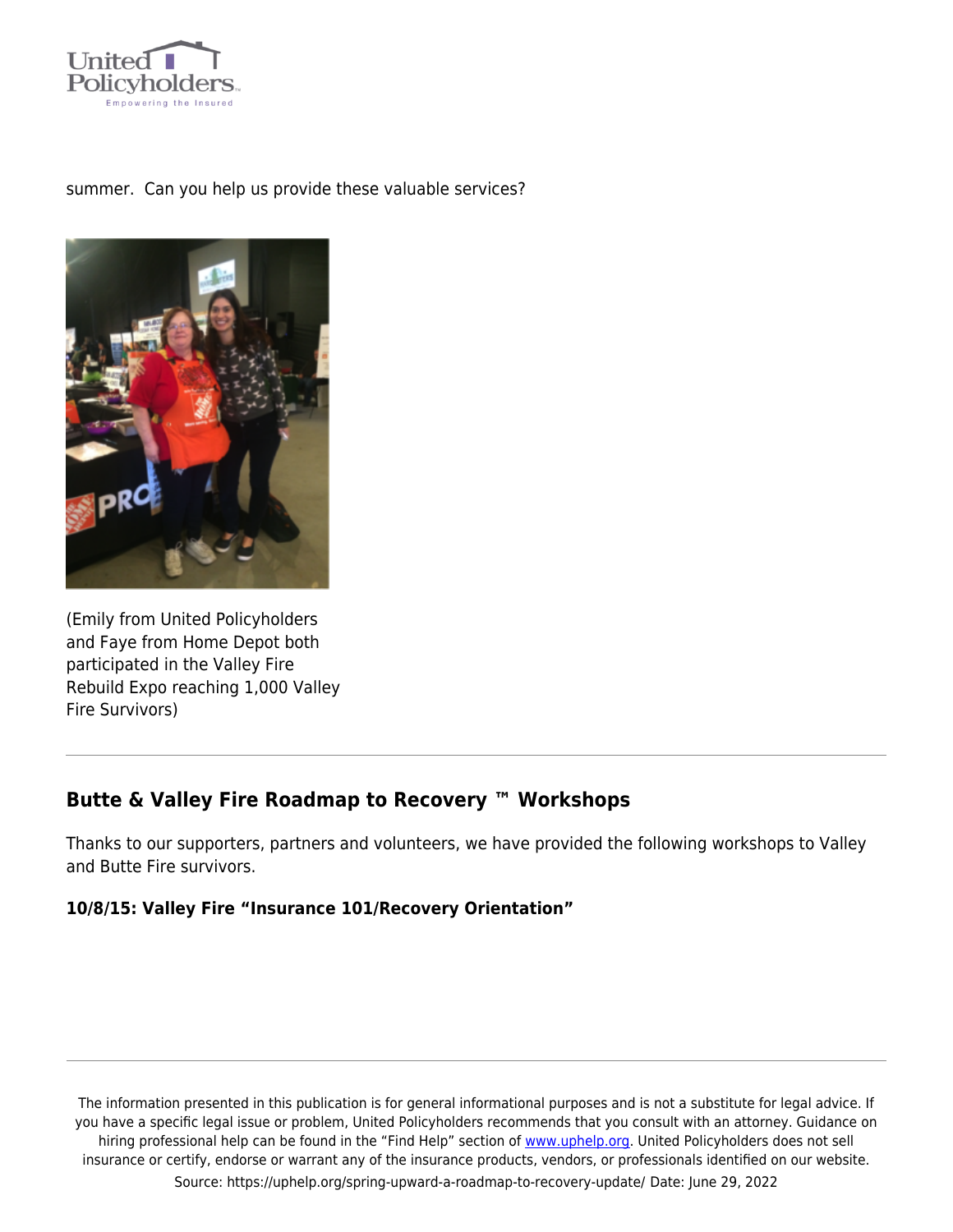

This workshop provided basic information on insurance policy rules, consumer rights and how the claim process should go. We educated the audience on three main parts of their policies (Dwelling, Contents, Loss of Use coverage) and provide guidance on removing debris and decisions that are typically made in the first phase of disaster recovery.

## **10/14/15: Butte Fire "Insurance 101/Recovery Orientation"**

This workshop provided basic information on insurance policy rules, consumer rights and how the claim process should go. We educated the audience on three main parts of their policies (Dwelling, Contents, Loss of Use coverage) and provided guidance on removing debris and decisions that are typically made in the first phase of disaster recovery.

## **11/10/15: Valley Fire: "Getting a fair settlement on your insurance claim"**

This workshop included guidance on how to get a fair settlement on a home insurance claim. How to document and value the damage to your home and property, figuring out what your policy entitles you to recover, and reading and understanding repair and rebuilding estimates.

## **11/20/15: Butte Fire: "Tips on settling the contents portion of the claim"**

This workshop included guidance on how to get a fair settlement on the contents portion of your insurance claim as well as strategies for completing your home inventory and understanding depreciation.

#### **12/3/15: Valley Fire "Underinsurance"**

This workshop discussed underinsurance, strategies for overcoming this obstacle and sources of financial help. We went over effective claims communication techniques and insurance legal rights in California.

## **1/12/16 & 1/13/16 Valley Fire "Post-Disaster Income Tax Workshop"**

This workshop included guidance on income tax filing strategies that can help and hurt people after a casualty loss. We went over special rules for federally declared disasters and documenting insured and uninsured losses.